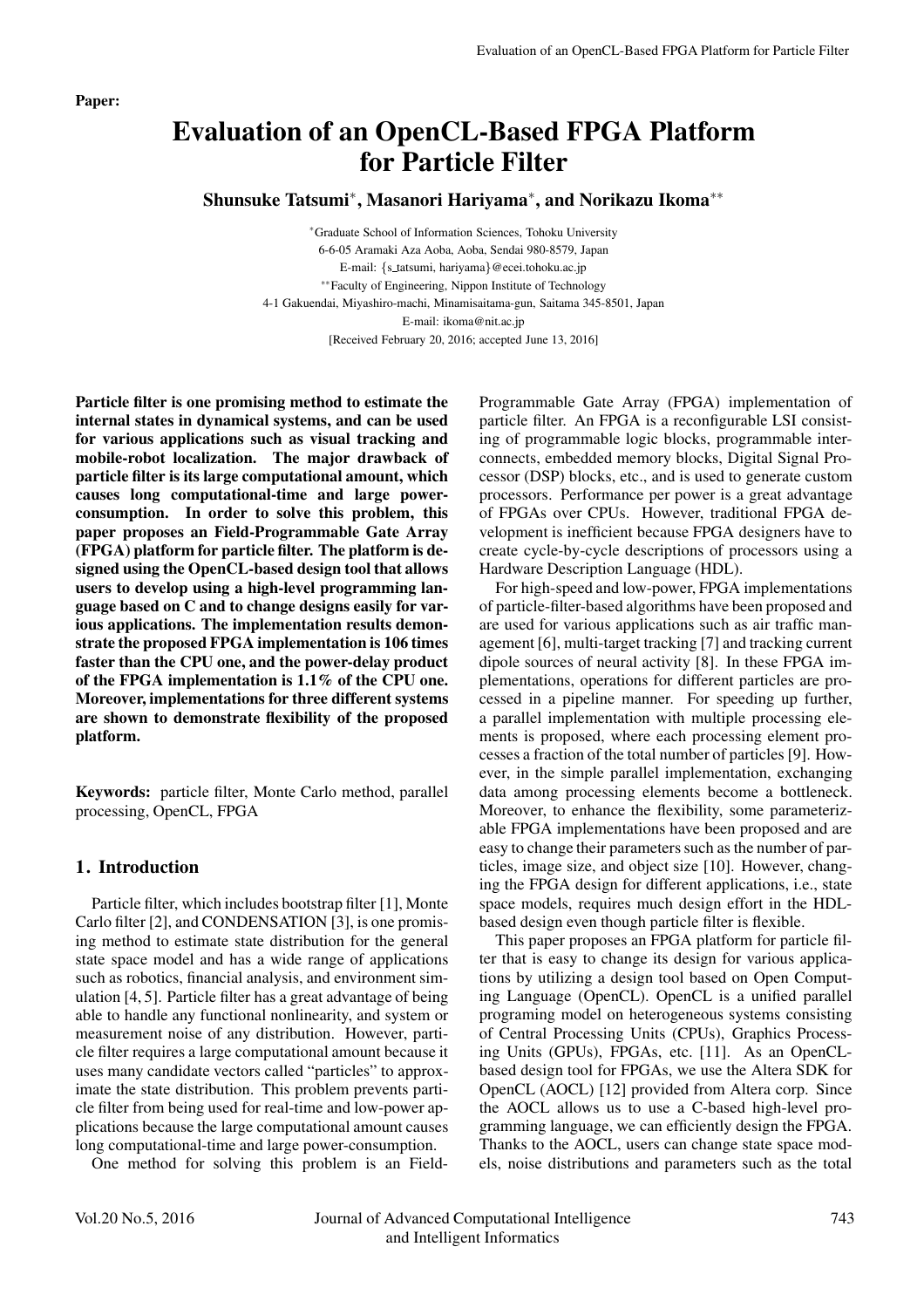number of particles and the number of particles processed in parallel, with a small amount of design effort.

The number of particles processed in parallel determines the performance of the platform. For the scalability of the platform, this paper proposes the OpenCL-oriented parallel implementation of particle filter. There are three major processes in particle filter, which are prediction, weight evaluation and resampling processes. The prediction and weight evaluation processes for multiple particles can be performed in parallel naturally. However, the resampling process becomes a bottleneck because there is no natural parallelism among its operations for different particles [13]. In the AOCL, kernels, which perform the processes, are implemented in a pipeline manner. Hence, this paper proposes the pipeline-oriented parallel implementation of the resampling process.

The implementation results demonstrate the FPGA implementation based on this platform is 106 times faster than the CPU implementation, and the power-delay product of the FPGA implementation is 1.1% of the CPU implementation. The proposed platform makes it possible to use particle filter for real-time and low-power applications.

# 2. Particle Filter

# 2.1. State Space Model

Particle filter is the method to estimate the state distribution of a dynamical system from a sequence of observation. The state of the system and observation at the time step *k* are denoted by vectors  $x_k$  and  $y_k$  respectively, where  $k$  is an integer of the discrete time index. Vectors  $\mathbf{x}_k$ and  $y_k$  are called "state vector" and "observation vector" respectively and are given by

$$
\mathbf{x}_k = [x_1(k), x_2(k), \dots, x_n(k)]^T, \n\mathbf{y}_k = [y_1(k), y_2(k), \dots, y_m(k)]^T,
$$

where *n* and *m* denote the dimensions of the state vector and observation vector respectively. The state vector is not measured directly, while the observation vector is measured. The target system is modeled in a state space representation by using two probability distributions

$$
\mathbf{x}_k \sim f(\mathbf{x}_k | \mathbf{x}_{k-1}), \quad \dots \quad \dots \quad \dots \quad \dots \quad \dots \quad (1)
$$

$$
\mathbf{y}_k \sim h(\mathbf{y}_k|\mathbf{x}_k), \quad \ldots \quad \ldots \quad \ldots \quad \ldots \quad \ldots \quad (2)
$$

where Eqs. (1) and (2) are called "system model" and "observation model" respectively. The system model defines time evolution of the state vector and is written in a conditional probability distribution of a state vector with given the state vector at the previous time step  $(k-1)$ . Note that, when  $k = 0$ , the initial distribution of the state vector is defined by a probability distribution  $x_0 \sim p_0(x)$ . The observation model defines the relation between the state vector and observation vector, and is written in a conditional probability distribution of the observation vector with given the state vector of the same time step *k*.

# 2.2. Estimation Algorithm

Particle filter is one efficient method to estimate the posterior distribution of the state vector at the current time step by approximating the distribution with many particles. Let  $x_k^{(i)}$  be a particle at the time step *k*, where *i* is an index of the particle. Fig. 1 illustrates a flowchart of the index of the particle. Fig. 1 illustrates a flowchart of the particle filter algorithm. Note that our platform is based on the most simple particle filter [1, 2]. We explain processes of the flowchart as follows.

(P1) Initialization: Generate initial particles according to the initial distribution such that

$$
\boldsymbol{x}_0^{(i)} \sim p_0(\boldsymbol{x}),
$$

for  $i = 1, 2, ..., N$ , where *N* denotes the number of particles.

(P2) Prediction: According to the system model given by Eq. (1), draw temporary particles at the time step *k* from the particles at the previous time step  $(k-1)$  such that

$$
\widetilde{\boldsymbol{x}}_k^{(i)} \sim f\left(\boldsymbol{x}_k|\boldsymbol{x}_{k-1}^{(i)}\right),\,
$$

for 
$$
i = 1, 2, ..., N
$$
.

(P3) Weight evaluation: On receipt of the observation vector, evaluate the weight of each particle according to the observation model given by Eq. (2) such that

$$
\widetilde{w}_k^{(i)} \propto h\left(\mathbf{y}_k|\widetilde{\mathbf{x}}_k^{(i)}\right),\,
$$

for  $i = 1, 2, \ldots, N$ , where each value of the weight is nonnegative.

(P4) Resampling: Draw *N* particles according to the probability proportional to the weight values such that



This task is executed through three steps as follows. First, from the weight values, compute the cumulative distribution function at the time step  $k$  which is given by

$$
C_k(i) = \sum_{j=1}^i \widetilde{w}_k^{(j)}, \quad \ldots \quad \ldots \quad \ldots \quad \ldots \quad \ldots \quad (3)
$$

for  $i = 1, 2, ..., N$ . Second, select an index  $r^{(i)}$  of the drawn particle by using a random number *ui* from the uniform distribution over  $(0,1]$ . Index  $r^{(i)}$  is an integer satis-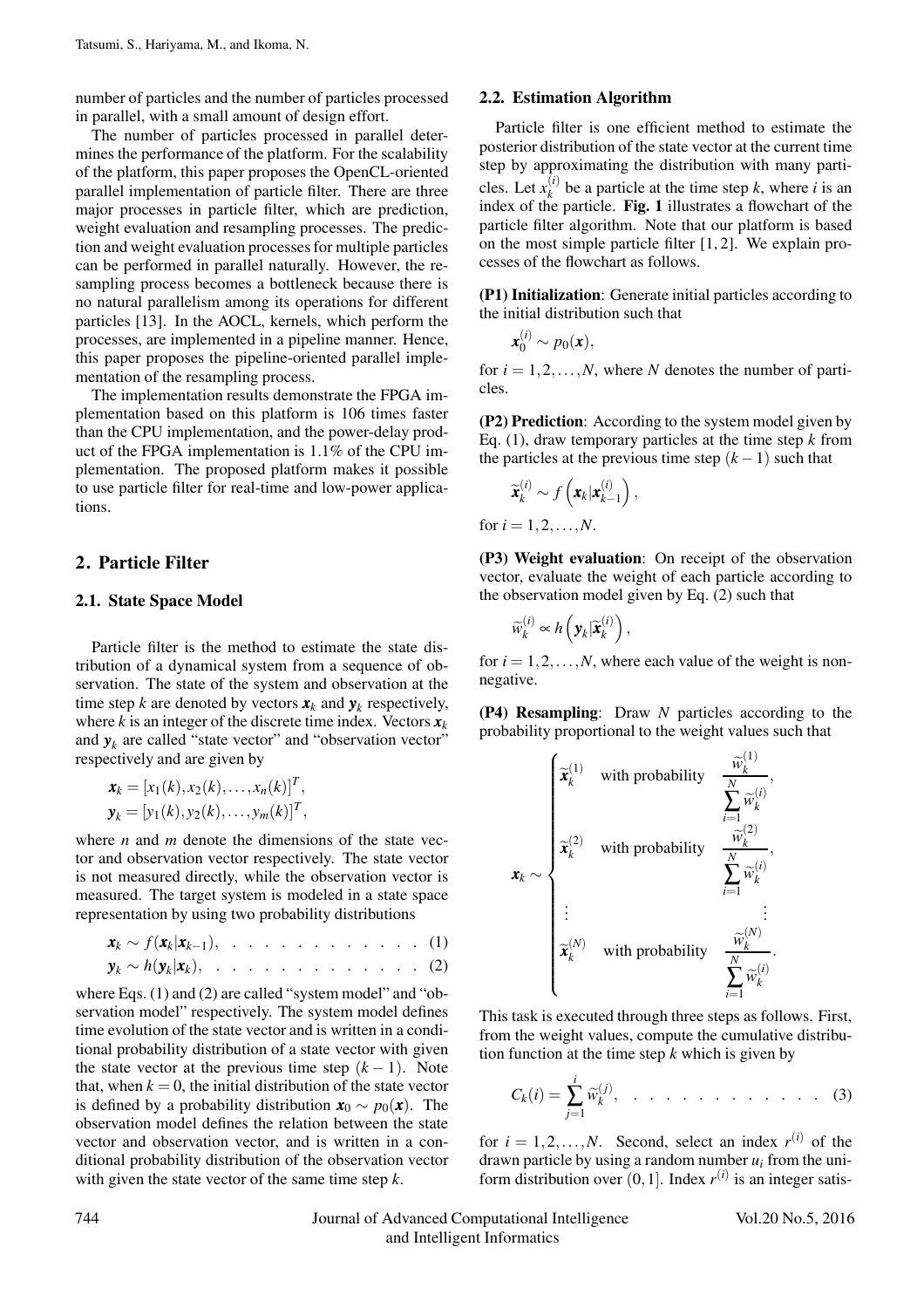

Fig. 1. Flowchart of the particle filter algorithm.

fying the equation

$$
C_k\left(r^{(i)}-1\right) < u_iC_k(N) \leq C_k\left(r^{(i)}\right), \qquad \ldots \qquad (4)
$$

where  $C_k(0) = 0$ . This step is repeated for  $i = 1, 2, \ldots, N$ . Note that, for normalization, the random number is multiplied by the sum  $C_k(N)$  of weight values, which is a technique for the FPGA implementation as described in Section 3.2.3. Finally, on the basis of the index  $r^{(i)}$ , draw posterior particles such that

$$
\mathbf{x}_{k}^{(i)}:=\widetilde{\mathbf{x}}_{k}^{(r^{(i)})},
$$

for  $i = 1, 2, \ldots, N$ . After the resampling, the weight values of all particles are uniform.

(P5) State estimation: The drawn particles approximate the posterior distribution of the state vector at the time step *k*. Let  $p(\mathbf{x}_k|\mathbf{y}_{1:k})$  be the posterior distribution, which is given by

$$
\left\{\mathbf{x}_{k}^{(i)}\right\}_{i=1}^{N} \approx p(\mathbf{x}_{k}|\mathbf{y}_{1:k}),
$$

where  $\mathbf{y}_{1:k}$  denotes the set  $\{\mathbf{y}_1, \mathbf{y}_2, \dots, \mathbf{y}_k\}$ . In practical applications such as object tracking and localization it is plications such as object tracking and localization, it is necessary to obtain one representative state vector from all particles. One simple method to obtain the representative state vector  $x_k$  is given by

*xk* <sup>=</sup> <sup>1</sup> *N* ∑ *i*=1 (*i*) *k .* . . . . . . . . . . . . . (5)

# 3. FPGA Implementation

# 3.1. Programming Model of Altera SDK for **OpenCL**

We introduce how an OpenCL program is executed [11, 14]. An OpenCL program is a collection of kernels, each of which is a function in the program code. When a kernel is executed, an index space is defined as shown in Fig. 2. This index space is called an N-Dimensional Range (NDRange), and a point of the NDRange is called a work-item. Each work-item executes the same kernel. Each work-item is given a unique ID that is called a global



Fig. 2. OpenCL execution model.

ID. According to the global ID, each set of data is mapped to a work-item. A set of work-item is a work-group and a set of work-group is an NDRange. Work-items of one work-group can share data.

Kernels of the AOCL are classified into two types: "NDRange kernels" and "Single Work-Item kernels." The NDRange kernels utilize work-item-level parallelism. An NDRange kernel has multiple work-items and executes them in parallel like GPU programing models. The NDRange kernels are suitable for the case when workitems do not have memory dependencies. A single workitem kernel is a kernel executed with one work-group containing a single work-item. The single work-item kernels utilize loop-level parallelism and loop-iterations run in parallel. Hence, the single work-item kernel is adapted to the case of data-dependencies arise when loop-iterations run. In the following, we call a loop-iteration a Loop-Iteration-Thread (LI-Thread).

Figure 3 illustrates how the Altera Offline Compiler (AOC) generates custom hardware from OpenCL codes of both an NDRange kernel and a single work-item kernel. Note that, although this figure shows execution of each work-item of the NDRange kernel, each LI-thread of the single work-item kernel is executed in the same way. Operations of the kernel are directly converted to the circuit; the AOC translates an addition to an adder and a subtraction to a subtracter. In addition, the AOC generates the custom pipeline for speeding up computation. At each clock cycle, one work-item is fed into the pipeline and multiple work-items are executed in parallel. Since every work-item is executed in the same pipeline, the pipeline is more efficient in hardware resources than replicating hardware for each work-item. Moreover, the pipeline makes it possible to efficiently use the memory bandwidth because each work-item loads its input data at each clock cycle sequentially. This is essential for FPGAs because the external memory bandwidths of FPGAs are smaller than those of GPUs.

A major difference between the NDRange kernel and the single work-item kernel is a way to share data. In NDRange kernels, sharing data among work-items is done by writing data processed by each work-item to a shared memory as shown in Fig.  $4(a)$ . In single work-item kernels, LI-threads can efficiently share data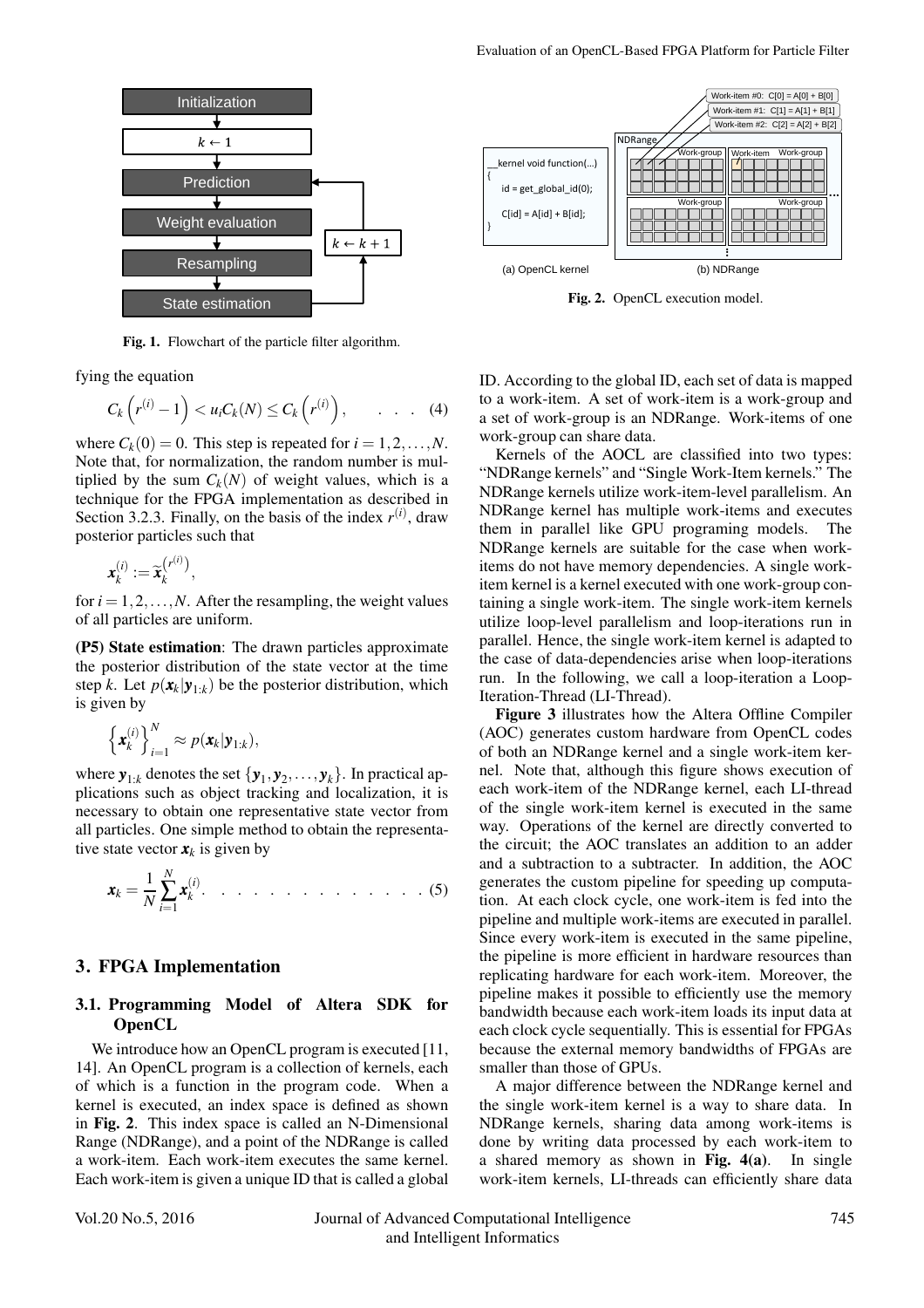

Fig. 3. Generated custom hardware by the AOC [14]. When the AOC finds operations that can be performed in parallel, it generates circuits performing them concurrently.

through feedbacks without the shared memory as shown in Fig. 4(b). This efficient data sharing of the single workitem kernel is an advantage of the AOCL over typical GPU programing models.

OpenCL handles four memory regions, which are global, constant, local and private memories. A typical FPGA board supporting OpenCL has external SDRAM, on-chip memory blocks and on-chip registers. In the AOCL, the global, constant, local and private memories respectively correspond to SDRAM, SDRAM, memory blocks and registers. A recent high-end FPGA like Stratix V FPGAs has a large memory blocks of 50M bits and about one million of registers. One of the keys to success of the FPGA design is to fully reuse data that are once retrieved from the external memory by using the large onchip memories. Features of the memory regions are summarized as follows. The global memory has a large capacity, and hence processing data such as images are stored in it. However, the global memory requires high access latency and its bandwidth is small. The constant memory is implemented in SDRAM like the global memory, whereas the constant memory is a read-only memory. Since the



(b) Generated pipeline from the single work-item kernel

Fig. 4. Difference of the data sharing method between the NDRange kernel and single work-item kernel [15].

constant memory is loaded into an on-chip cache at runtime, it is used for constant data requiring the large bandwidth. The local memory can be randomly accessed without any performance penalty unlike the global memory, and hence a data array requiring complex addressing is stored in the local memory. In addition, the local memory has lower access latency and the larger bandwidth than the global memory. The private memory is mainly implemented in registers. Using the private memory is almost always better than using other memory regions because it provides the larger bandwidth than other memory regions. However, for efficiently using the private memory, an data array in the private memory requires static addressing to determine the access address at compilation time. Otherwise, the private memory may be implemented in the onchip memory blocks that have the smaller bandwidth than registers. Memory access efficiency determines the maximum performance of a kernel. The bandwidths of the constant, local and private memories are larger than that of the global memory. Hence, minimizing global memory accesses by using other memory regions often leads to improving the kernel performance.

# 3.2. FPGA Implementation of Particle Filter

#### 3.2.1. Overall Structure

Figure 5 illustrates the kernel structure of the implementation. The implementation of particle filter consists of two parts: (A) Random number generation and (B) Particle filter execution. For the random number generation, we use the Mersenne Twister algorithm [16]. The random number generation is decomposed into two kernels: (A1) Initialization and (A2) Generation. The initialization kernel generates initial states used for generating random numbers and the generation kernel generates random numbers. The particle filter execution is decomposed into four kernels: (B1) Prediction, (B2) Weight evaluation, (B3) Resampling and (B4) State estimation.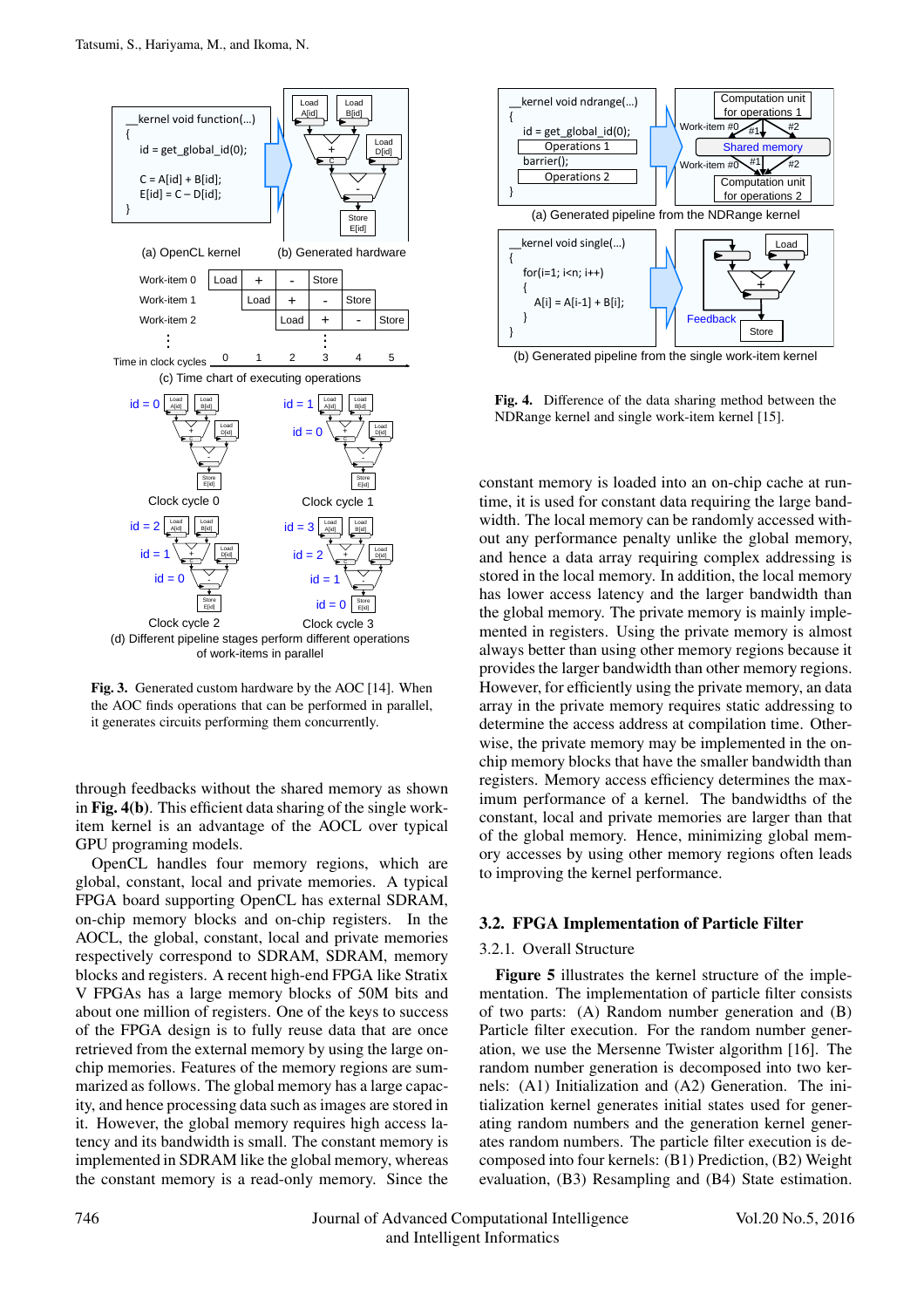

Fig. 5. Overall kernel structure of the implementation.

These kernels perform the processes (P1)–(P5) described in Section 2.2; the prediction, weight evaluation, resampling, and state estimation kernels respectively perform the processes  $(P1)$  and  $(P2)$ ,  $(P3)$ ,  $(P4)$ , and  $(P5)$ . Note that, since particles are used for both drawing posterior particles and state estimation, drawing posterior particles is performed by the state estimation kernel. Hence, the resampling kernel performs to compute the cumulative distribution function given in Eq.(3) and to select indexes of drawn particles.

This implementation performs the particle filter algorithm at each time step. At each time step, input and output data are transferred between the host PC and FPGA board. The input and output at the time step *k* are defined as follows.

**Input:** Observation vector  $y_k$ <br>**Output:** Representative state v **Output:** Representative state vector  $x_k$ 

The input data is transferred from the host memory to the global memory before processing and the output data is transferred from the global memory to the host memory after processing.

# 3.2.2. Basic Ideas for the Kernel Design

The keys to success of the FPGA implementation are as follows.

(i) Minimizing global memory accesses: Since the global memory bandwidth determines the maximum performance of kernels, global memory accesses are minimized whenever possible by utilizing on-chip memories. (ii) Pipeline-oriented processing: The input data is processed in the incoming order for reducing hardware re-

sources storing the input data. For efficient parallel processing, each process needs to

be broken down to sub-processes that can be performed in parallel. One sub-process is executed by one workitem of an NDRange kernel or one LI-thread of a single work-item kernel. In the following, a work-item or an LI-thread is called a thread. In the algorithm, the operation for each particle can be performed independently except the resampling and state estimation processes. On the basis of this consideration, we assign some particles to one thread, and one thread performs operations for the assigned particles in parallel. In the resampling and state estimation processes, by using single work-item kernels, these processes are executed with efficient data sharing among threads.

#### 3.2.3. Design of Kernels

We describe the fundamental design of kernels. As an example, we use the simple state space model given by

$$
x_k = x_{k-1} + v_k, \qquad \dots \qquad \dots \qquad \dots \qquad \dots \qquad (6)
$$

$$
y_k = x_k + w_k, \quad \ldots \quad \ldots \quad \ldots \quad \ldots \quad \ldots \quad (7)
$$

where  $v_k$  and  $w_k$  are zero-means Gaussian white noises with variances 0.01 and 0.09, respectively. The weight value of each particle is given by

 $w_k = g(y_k - x_k), \ldots \ldots \ldots \ldots \ldots \ldots (8)$ 

where *g*() denotes a zero-means Gaussian probability density function with the variance 0.09. The initial distribution  $p_0(x)$  is given by a Gaussian distribution  $N(0,1)$ . The estimated state is the representative state vector given by Eq. (5).

Figure 5 shows the overall kernel structure. In the following, we describe design of kernels.

## (A) Random number generation

We describe two kernels performing the random number generation. Note that we implement these kernels based on the OpenCL code of the Mersenne Twister [17] provided from Alter corp.

# (A1) Initialization

This kernel generates initial states used for generating random numbers. The initial states are computed by updating a seed value sequentially. Hence, we design this kernel as a single work-item kernel for efficient data sharing among LI-threads. We assign one initial state to one LI-thread. Note that this kernel is executed once when processing of particle filter is started.

# (A2) Generation

This kernel generates random numbers from the uniform distribution over (0*,*1]. This operation requires to update states sequentially like the initialization kernel. Hence, we design this kernel as a single work-item kernel. Let *R* be the number of random numbers used for one particle, and *p* be the number of particles processed by one thread in the kernels of particle filter execution. In the system model given by Eq. (6), the one random number is enough for one particle, and  $R = 1$ . One LI-thread generates  $(R \times p)$  random numbers and passes them to the prediction kernel. In order to save hardware resources, one of the random numbers is reused for the resampling kernel. Note that, since this kernel does not have to receive data from the host, this kernel runs at all time steps of estimation.

#### (B) Particle filter execution

We describe four kernels performing particle filter at each time step. In these kernels, one thread performs operations for  $p$  particles. In the following, number  $p$  is called a parallel number.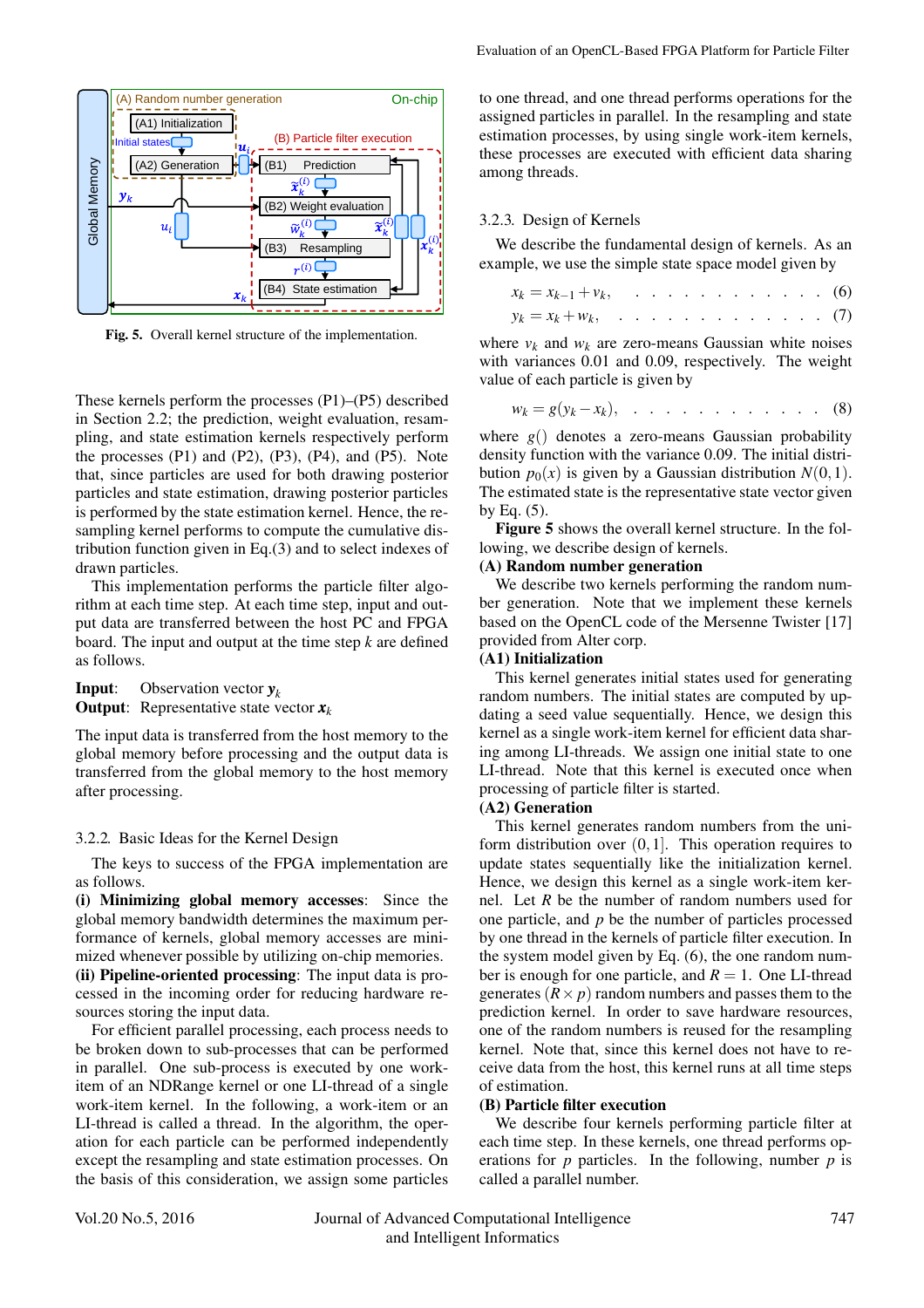

Fig. 6. Operation of the resampling kernel.

#### (B1) Prediction

This kernel generates initial particles or calculates temporary particles at a next time step. Since operations for particles are independent of each other, we design this kernel as an NDRange kernel. For the first time step  $k = 1$ , each work-item computes initial particles from the initial distribution  $N(0, 1)$  by using the random numbers. For the other time step  $k \neq 1$ , each work-item computes temporary particles from Eq. (6). In these operations, we use the Box-Muller transform for generating normally distributed random numbers from uniformly distributed random numbers. The result of each work-item is passed to the weight evaluation and state estimation kernels.

## (B2) Weight evaluation

Since operations for particles are independent of each other, we design this kernel as an NDRange kernel. Each work-item loads the observation vector from the global memory and evaluates the weight of particles from Eq. (8). The result of each work-item is passed to the resampling kernel.

For reducing hardware resources, we represent the weight value as a unsigned fixed-point 32-bit integer. For this technique, the weight values given by Eq. (8) are normalized to satisfy the equation  $\sup{\{\widetilde{w}_k^{(i)}\}_{i=1}^N} \leq 1$ , i.e., the upper bound of the weight values are 1. Note that to upper bound of the weight values are 1. Note that, to avoid the integer overflow, when the cumulative distribution function given by Eq. (3) is computed, a weight value of one particle is represented as the value that is less than  $2^{32-\log_2 N}$ 

#### (B3) Resampling

For efficient data sharing, we design this kernel as a single work-item kernel. Selecting indexes of drawn particles must be started after computing the cumulative distribution function is finished. Hence, two pipelines are generated for computing the cumulative distribution function and selecting indexes respectively, where each pipeline corresponds to one loop statement in the OpenCL code.

Figure 6 illustrates the operation of this kernel. First, each LI-thread computes the cumulative distribution function from Eq. (3) by cumulatively adding the weight value in the incoming order. Although the size of the results is large because the number of particles is many, the results are stored in the local memory for high-speed ac-



(b) Cumulative distribution function in the parallel implementation

Fig. 7. Computing the cumulative distribution function in the parallel implementation, where the parallel number  $p$  is 4.

cess. Second, selecting indexes is performed. Note that, before LI-threads compare the random numbers and cumulative distribution function, the value of each random number is multiplied by  $C(N)$  for normalization. Since the sum  $C(N)$  of all weight values is obtained after computing the cumulative distribution function is finished, to normalize the random number is more efficient in hardware resources than to normalize the cumulative distribution function. Each LI-thread selects the index satisfying Eq. (4) using the binary search technique for efficient search. Finally, the selected indexes are passed to the state estimation kernel.

The resampling process is performed in parallel for multiple particles. Selecting indexes can be performed in parallel naturally by using random numbers. However, computing the cumulative distribution function become a problem because there is no natural parallelism among its operations for different particles. The cumulative distribution function is computed as follows. First, partial cumulative distribution functions are computed in parallel for *p* data streams from the weight evaluation kernel as shown in Fig. 7(a). Let  $C_{k,l}(i)$  be a value of the partial cumulative distribution function in the data stream *l* and it is given by

$$
C_{k,l}(i) = \sum_{j=1}^i \widetilde{w}_k^{(p(j-1)+l)},
$$

where  $i = 1, 2, ..., (N/p)$  and  $l = 1, 2, ..., p$ . Second, last values of the partial cumulative distribution functions  $(i.e., C_{k,l}(N/p))$  are added cumulatively as follows:

$$
M_k(i) = \sum_{j=1}^i C_{k,j} \left(\frac{N}{p}\right),\,
$$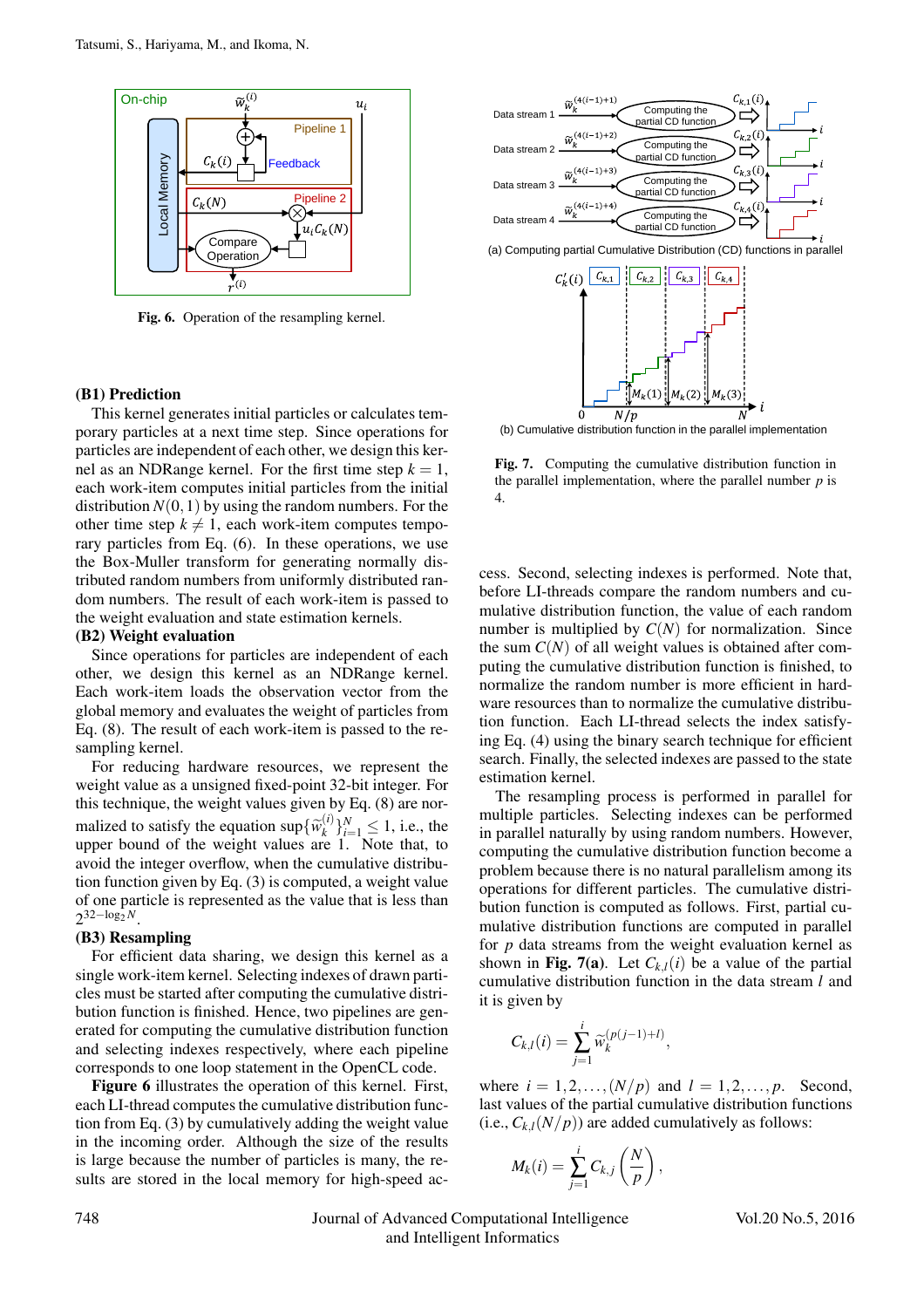where  $i = 1, 2, \ldots, (p-1)$ . Although this operation causes the overhead for the parallel implementation and requires  $(p-1)$  sequential additions, this overhead is relatively small because  $(p - 1)$  is typically much smaller than  $(N/p)$ . Finally, the cumulative distribution function is given by

$$
C'_{k}(i) = C_{k, \left(\left\lfloor \frac{i-1}{\left(\frac{N}{p}\right)} \right\rfloor + 1\right)} \left(\left((i-1) \mod \frac{N}{p}\right) + 1\right)
$$

$$
+ M_{k} \left(\left\lfloor \frac{i-1}{\left(\frac{N}{p}\right)} \right\rfloor\right), \quad \dots \quad \dots \quad . \quad . \quad . \tag{9}
$$

where  $i = 1, 2, \ldots, N$ ,  $M_k(0) = 0$  and  $|x|$  denotes the maximum integer that does not exceed the number  $x$ . Fig. 7 (b) illustrates the cumulative distribution function computed from Eq. (9). Each section of this function whose length is  $(N/p)$  corresponds to the partial cumulative distribution function and  $M_k(l)$  is the offset value for  $C_{k,l+1}(i)$ . One element of the cumulative distribution function can be computed from Eq. (9) without computing all elements of that.

In the parallel implementation, selecting indexes is performed by using the cumulative distribution function computed from Eq. (9). Let *ipara* be a selected index by using the function computed from Eq. (9). By using  $i<sub>para</sub>$ , the index  $r^{(i)}$  of the drawn particle described in Section 2.2 is given by

$$
r^{(i)} = p\left((i_{para}-1) \mod \frac{N}{p}\right) + \left\lfloor \frac{i_{para}-1}{\left(\frac{N}{p}\right)} \right\rfloor + 1.
$$
 (10)

When the selected index *ipara* is given, we compute the index  $r^{(i)}$  of the drawn particle from Eq. (10).

# (B4) State estimation

This kernel executes drawing posterior particles and computing the representative state vector. For efficient data sharing, we design this kernel as single work-item kernel. Drawing particles must be started after all temporary particles are received because temporary particles used are determined at runtime. Hence, two pipelines are generated for storing temporary particles and drawing posterior particles, respectively.

Figure 8 illustrates the operation of this kernel. First, each LI-thread stores all temporary particles in the local memory for high-speed access. Second, drawing particles and computing the representative state vector are executed. Each LI-thread receives the selected indexes from the resampling kernel and draws posterior particles corresponding to the indexes from the local memory. The drawn particles are used for computing the sum of all posterior particles and are passed to the prediction kernel. After computing the sum, the representative state vector is computed by multiplying the sums by 1*/N*. The represented vector is stored in the global memory.



Fig. 8. Operation of the state estimation kernel.



Fig. 9. Timechart of the particle filter execution kernels, where the parallel number *p* is 2.

#### 3.2.4. Connecting Between Kernels

The AOCL provides a mechanism enabling to connect different kernels directly through an on-chip FIFO buffer, called a "channel," with high-efficiency and lowlatency [18]. The kernels are connected by channels as shown in Fig. 5, where a channel is represented by a rectangle on the line connecting kernels. The use of channels has following advantages.

(i) Saving the global memory bandwidth:

In the typical OpenCL, which includes its version 1.0, 1.1 and 1.2, the global memory must be used for data transfer between kernels. By using channels, results of each kernel can be passed to the next kernel without using the global memory.

(ii) Multiple kernels executed in parallel:

Since kernels pass their results synchronously by channels, multiple kernels with mutual data-dependencies can be executed in parallel. Fig. 9 illustrates the timechart of kernels of particle filter execution. A hexagon denotes the processing time of each operation for one particle and an internal symbol of the hexagon denotes the operation. Although the generation kernel is omitted, the generation kernel is executed in parallel with these kernels. Note that, in the resampling kernel, selecting indexes is started after computing the cumulative distribution function. A rectangle denotes the processing time of operations performed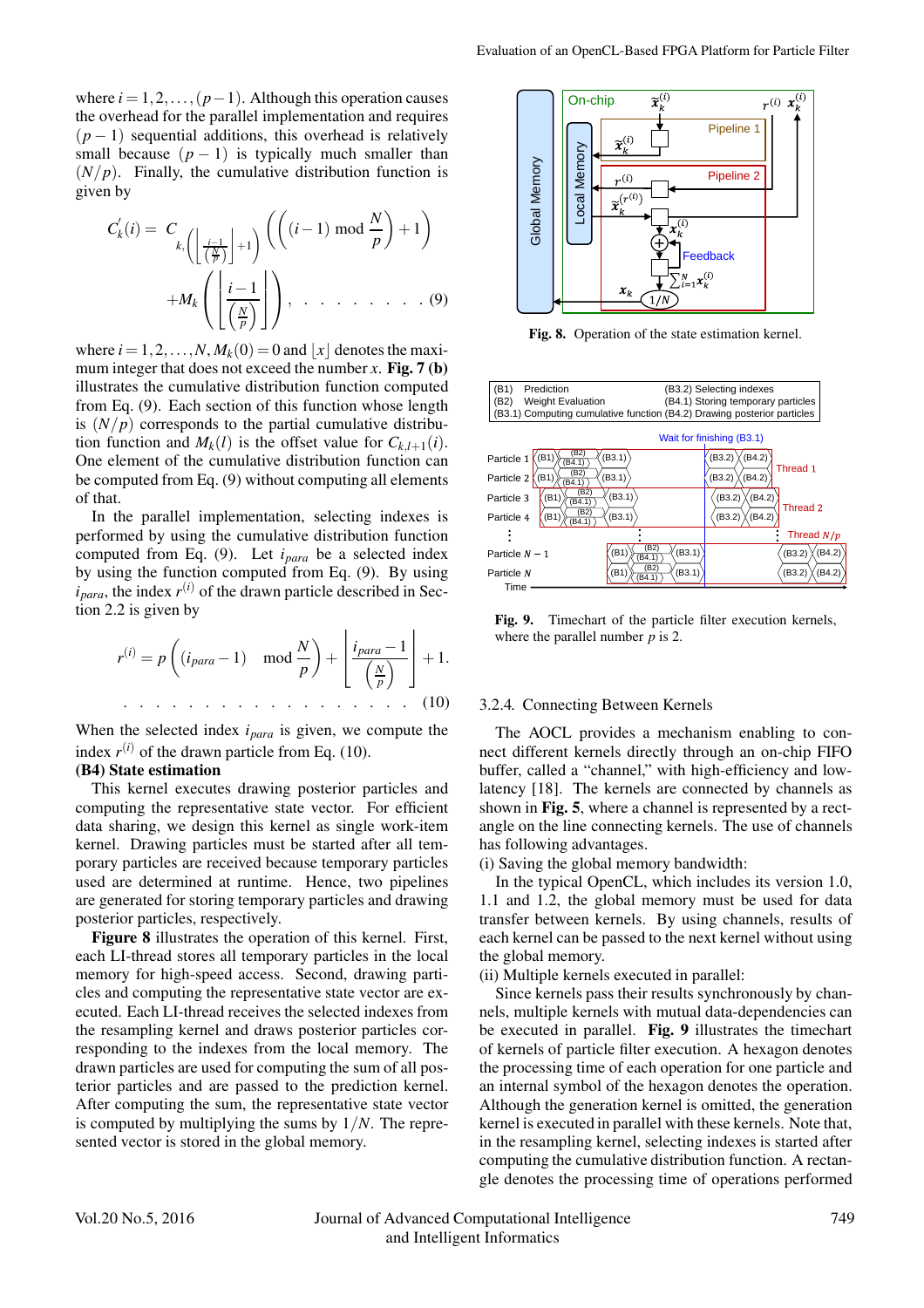

(b) Definition of implementation parameters

Fig. 10. Flexibility of the implementation.

by one thread. The computation is speeded up by utilizing both pipeline processing and spatial parallel processing. (iii) Improving development efficiency:

Processes with mutual data-dependencies can be implemented as multiple kernels while keeping their performance. Hence, the use of channels improves development efficiency and maintainability.

#### 3.2.5. Flexibility of Designs

The AOCL allows us to use the high-level programming language for the FPGA design. Hence, the OpenCLbased design is much easier to change than the HDLbased design. For example, let us change the simple model given by Eqs. (6) and (7) to the nonlinear model given by

$$
x_k = 0.5x_{k-1} + \frac{25x_{k-1}}{1 + x_{k-1}^2} + 8\cos(1.2(k-1)) + v_k, \dots \dots \dots \tag{11}
$$

$$
y_k = \frac{x_k^2}{20} + w_k, \quad \dots \quad \dots \quad \dots \quad \dots \quad (12)
$$

where  $v_k$  and  $w_k$  are zero-means Gaussian white noises with variances 1e−<sup>6</sup> and 0.01, respectively. The initial distribution and way to compute the representative state vector are not change. In this case, the prediction kernel is changed as shown in Fig.  $10(a)$  and the weight evaluation kernel is changed in the same way. The variances of the noises  $v_k$  and  $w_k$  are also changed. By only these changes, we can change the state space model easily. Parameters of the implementation can be also easily changed by changing "#define" statements as shown in Fig. 10(b).

# 4. Evaluation

# 4.1. Performance Comparison Between CPU and FPGA Implementations

We compare performance between CPU and FPGA implementations. As the state space model, the simple

Table 1. Processing time and power-delay (PD) product of CPU and FPGA implementations.

|                           | Corei $7-3960X$ | DE5-Net    |
|---------------------------|-----------------|------------|
|                           | $(1-th read)$   | FPGA board |
| Processing time (ms)      | 15.13           | 0.14       |
| PD product $(W \times s)$ | 0.86            | 0.0095     |

model given by Eqs. (6) and (7) is used. The number *N* of particles is determined as 8192, and the parallel number *p* in the FPGA implementation is determined as 1. As a CPU, we use Core i7-3960X from Intel corp. running at a clock frequency of 3.3 GHz–3.9 GHz. The CPU implementation is the simple implementation with a single thread. For the CPU implementation, we use the C/C++ Optimizing Compiler Version 18 for x64 from Microsoft corp. The CPU is also used for the host in the FPGA implementation. As a FPGA board, we use the DE5-Net board from Terasic corp. that has the Stratix V A7 FPGA from Altera corp. For the FPGA implementation, we use the Altera SDK for OpenCL, Version 15.0.2.

For evaluation metrics, we use the processing time and power-delay product. The processing time is the time for executing particle filter at one time step, and is measured as the average time of 1000 executions. In the FPGA implementation, the processing time includes the time of data transfer between the host PC and FPGA board. The power-delay product, which represents energy-efficiency, is defined as the product of the processing time and power consumption. The power consumption is measured with a power meter (HIOKI AC/DC POWER HiTESTER 3334). Note that the power consumption is the difference between the powers of a whole computer in the idle state and operation state. Table 1 summarizes the processing time and power-delay product of each implementation. The FPGA implementation is 106 times faster than the CPU implementation. Moreover, the power-delay product of the FPGA implementation is 1.1% of the CPU implementation. The results demonstrate that the FPGA implementation is much faster and more energy-efficient than the CPU implementation.

# 4.2. Implementations for Different State Space Models

In order to demonstrate flexibility of the proposed platform, we evaluate implementations for three state space models as follows. The first one is the simple model given by Eqs. (6) and (7). The implementation using the simple model is called <sup>I</sup>*simple* in the following, which is the same implementation in Section 4.1. The second one is the nonlinear model given by Eqs. (11) and (12), where the initial distribution is given by a Gaussian distribution *N*(0*,*25). The implementation using the nonlinear model is called <sup>I</sup>*nonlinear* in the following. The third one is the model used for color tracking. The system model is given by

$$
\boldsymbol{x}_k = \boldsymbol{F} \boldsymbol{x}_{k-1} + \boldsymbol{G} \boldsymbol{v}_k,
$$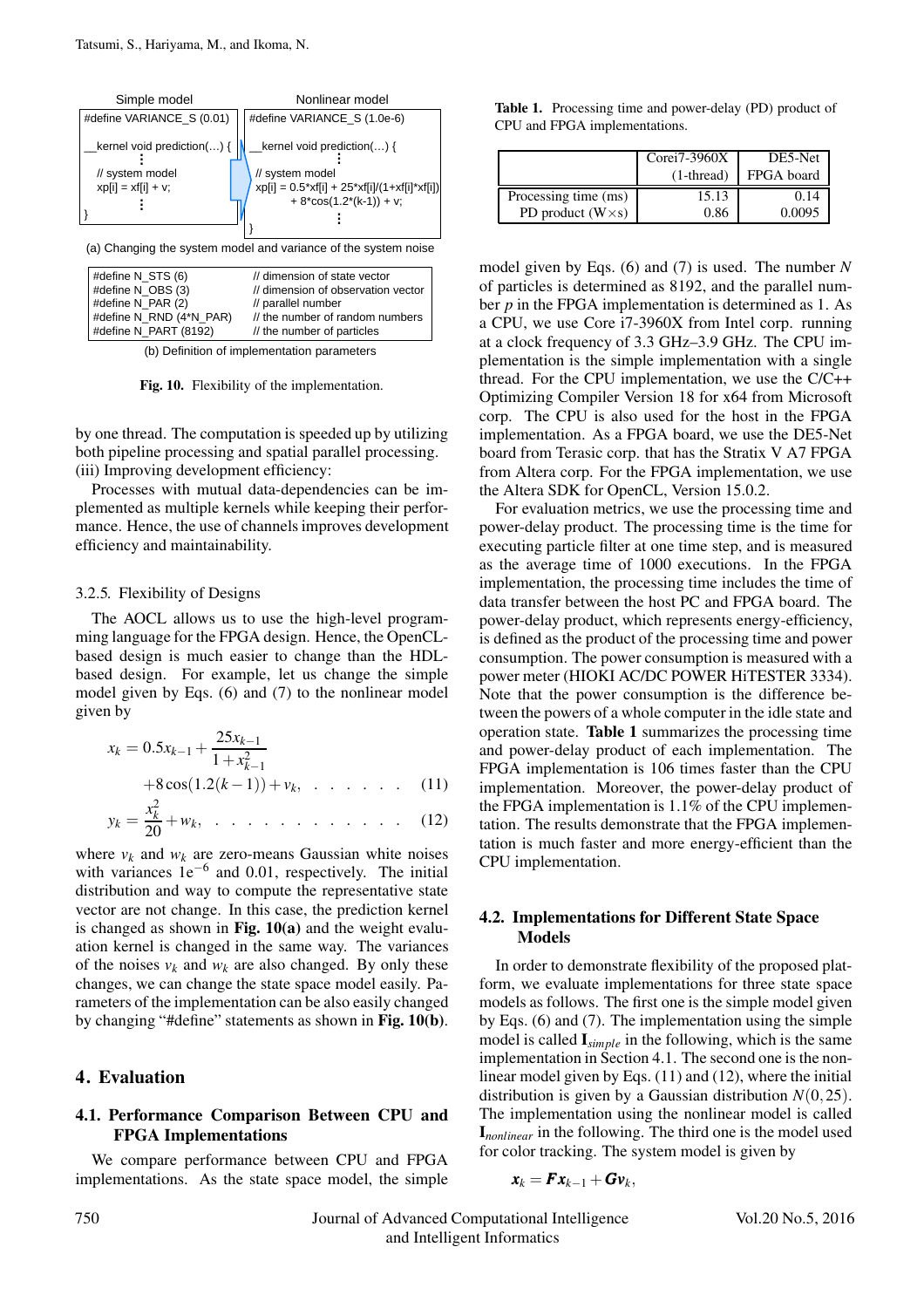|  |  |  |  | <b>Table 2.</b> Implementation results of FPGA implementations for three models. |
|--|--|--|--|----------------------------------------------------------------------------------|
|--|--|--|--|----------------------------------------------------------------------------------|

|                             | Stratix V A7 | $\mathbf{I}_{simple}$ | $\mathbf{I}_{nonlinear}$ | $\mathbf{I}_{colortrack}$ | $\mathbf{I}_{simple}$ |
|-----------------------------|--------------|-----------------------|--------------------------|---------------------------|-----------------------|
| Logic <sup>a</sup>          | 234,720      | 54,748 (23%)          | 58,552 (25%)             | 162,580 (69%)             | 55,474 (24%)          |
| Registers                   | 938,880      | 89,007 (9%)           | 97,752 (10%)             | 209,759 (22%)             | 90,060 (10%)          |
| RAM blocks                  | 2,560        | 444 (17%)             | 449 (18%)                | 1,775(69%)                | 1,582(62%)            |
| DSP blocks                  | 256          | $26(10\%)$            | 36(14%)                  | 38(15%)                   | $26(10\%)$            |
| Frequency (MHz)             |              | 298                   | 288                      | 166                       | 188                   |
| The number of particles $N$ |              | 8192                  | 8192                     | 8192                      | 65536                 |
| Parallel number p           |              |                       |                          |                           |                       |
| Processing time (ms)        |              | 0.14                  | 0.15                     | 4.05                      | 0.86                  |
| Standard deviation (ms)     |              | 0.0082                | 0.0086                   | 0.16                      | 0.039                 |

a. Logic denotes Adaptive Logic Modules (ALMs).

cludes the time required for the host to create the mask image; the time for creating the mask image is 3.63 (ms) and the time of processing all other operations is 0.42 (ms). The standard deviation is calculated from the processing time of 1000 executions. The standard deviation of each implementation is much smaller than its processing time. The right-most column shows the implementation results of <sup>I</sup>*simple* for the case when the number of particles are maximized; the maximum number of particles is 65536 under the resource constraint of the used FPGA. The performances of these implementations are sufficient for typical real-time applications. Fig. 11 illustrates estimation results for the three models by CPU and FPGA implementations with 8192 particles. The cross marks, dashed lines and solid lines represent true states, results of the CPU implementation and results of the FPGA implementation, respectively. The size of the image used for <sup>I</sup>*colortrack* is  $640\times480$  pixels. These results demonstrate that the results of CPU and FPGA implementations are almost the same.

# 5. Discussion for High-Speed Implementations

The proposed implementation can be more speeded up. The implementation performs the particle filter algorithm at each time step since the output and input data are transferred between the host PC and FPGA board at each time step. However, if the data transfer is not required, operations at different time steps can be executed in parallel. We present two types of high-speed implementations based on this idea as follows.

The first one is based on overlapping operations without replicating the local memory. We call this implementation  $I_{HS1}$ . Fig. 12(a) illustrates the timechart of the this implementation. In the resampling kernel, the operations of both computing the cumulative distribution function and selecting indexes use the same local memory storing the function. For this reason, the operation of computing the cumulative distribution function at the time step *k* must be started after the operation of selecting indexes for all particles at the previous time step (*k*−1) is finished; in Fig. 12(a), the operation of (B3.1) at the time step *k* must be started after the operation of (B3.2) for all particles at

| where $\mathbf{x}_k = [x_k, y_k, x_k^p, y_k^p, b_k, h_k]^T$ , $\mathbf{v}_k = [v_k^x, v_k^y, v_k^b, v_k^h]^T$ , |  |  |  |
|-----------------------------------------------------------------------------------------------------------------|--|--|--|
|                                                                                                                 |  |  |  |

|  | $\left[ \begin{array}{ccccccc} 2 & 0 & -1 & 0 & 0 & 0 \ 0 & 2 & 0 & -1 & 0 & 0 \ 1 & 0 & 0 & 0 & 0 & 0 \ 0 & 1 & 0 & 0 & 0 & 0 \ 0 & 0 & 0 & 0 & 1 & 0 \ 0 & 0 & 0 & 0 & 0 & 1 \end{array} \right]$ |  |  |
|--|-----------------------------------------------------------------------------------------------------------------------------------------------------------------------------------------------------|--|--|
|  |                                                                                                                                                                                                     |  |  |

and

$$
\mathbf{G} = \left[ \begin{array}{cccc} 1 & 0 & 0 & 0 \\ 0 & 1 & 0 & 0 \\ 0 & 0 & 0 & 0 \\ 0 & 0 & 0 & 0 \\ 0 & 0 & 1 & 0 \\ 0 & 0 & 0 & 1 \end{array} \right].
$$

Here  $x_k$  and  $y_k$  denote coordinates of the current target position; numbers  $x_k^p$  and  $y_k^p$  denote coordinates of the previ-<br>ous target position: numbers  $b_k$  and  $b_k$  denote the size of ous target position; numbers  $b_k$  and  $h_k$  denote the size of the image window centered on the coordinate  $(x_k, y_k)$  and are used for weight evaluation. Number  $v_k^x \sim N(0, 25)$ ,<br> $v^y \sim N(0, 25)$ ,  $v^b \sim N(0, 4)$  and  $v^h \sim N(0, 4)$ . The weight value of each particle is given by *y*<sub>k</sub> ∼ *N*(0*,*25), *v<sub><i>k*</sub></sub> ∼ *N*(0*,*4) and *v<sub><i>h*</sub><sup>*h*</sup> ∼ *N*(0*,*4). The weight alue of each particle is given by

$$
w_k = \frac{T}{W},
$$

where *T* denotes the number of pixels of the target color in<br>the image window and *W* denotes the number of all pixels the image window and *W* denotes the number of all pixels in the image window. The maximum size of the image window is determined as  $50 \times 50$  pixels. Note that color tracking is executed both the host and FPGA serially; the host performs the operation of creating the mask image whose pixel values of the target color pixels are 1 and other pixel values are 0, and after that, the FPGA performs all the other operations. The implementation using the this model is called <sup>I</sup>*colortrack* in the following.

The implementation results are summarized in Table 2, which contains the resource utilization, the maximum frequency, the number of particles, the parallel number, the processing time and the standard deviation of the processing time. In these implementations, the parallel number is determined as 1. The "Stratix V A7" column shows the specification of the FPGA (Stratix V A7) [19]. The processing time is measured in the same way as described in Section 4.1. Note that the processing time of <sup>I</sup>*colortrack* in-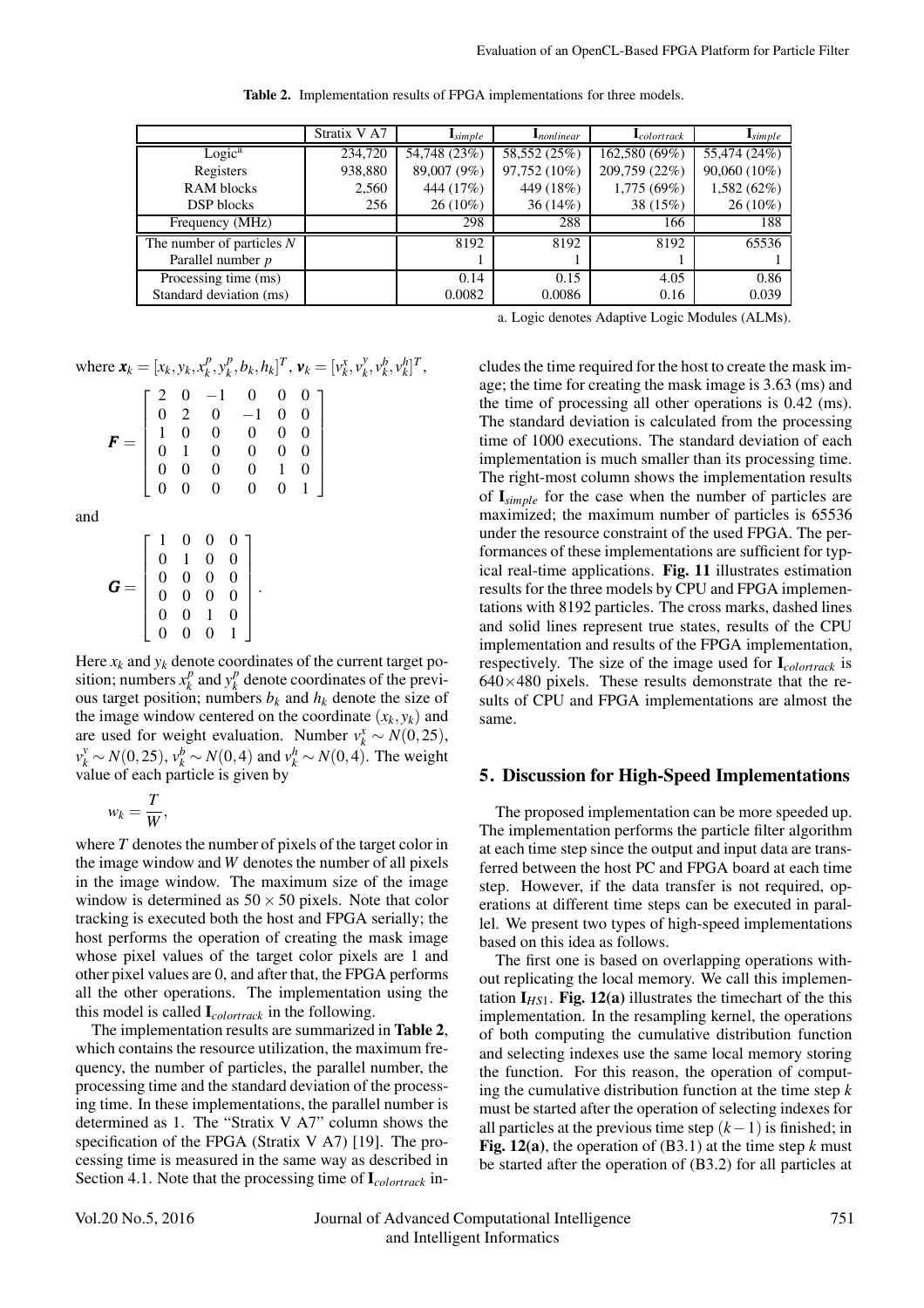

Fig. 11. Estimation results of CPU and FPGA implementations.

the previous time step  $(k-1)$  is finished. Besides, in the state estimation kernel, the operations of both storing temporary particles and drawing posterior particles use the same local memory storing the temporary particles. For this reason, the operation of storing temporary particles at the time step *k* must be started after the operation of drawing posterior particles at the previous time step  $(k-1)$  is finished; in Fig.  $12(a)$ , the operation of  $(B4.1)$  at the time step *k* must be started after the operation of (B4.2) for all particles at the previous time step  $(k-1)$  is finished. Hence, the operations at the time steps  $(k-1)$  and *k* are overlapped based on the above restrictions.

The second one is based on overlapping operations with replicating the local memory. We call this implementation <sup>I</sup>*HS*2. Fig. 12(b) illustrates the timechart of the this implementation. In the resampling kernel, the memory storing the cumulative distribution function is replicated for starting the operation at the time step *k* while the operation at the previous time step  $(k-1)$  is executed; in Fig. 12(b), the operations of  $(B3.1)$  at the time step k is started while the operations (B3.2) at the previous time step  $(k-1)$  is executed. Similarly, in the state estimation kernel, the memory storing the temporary particles is replicated for starting the operation at the time step *k* while the operation at the previous time step  $(k-1)$  is executed; in Fig.  $12(b)$ , the operations of  $(B4.1)$  at the time step  $k$  is started while the operations  $(B4.2)$  at the previous time step (*k*−1) is executed. This technique leads to high performance, though utilization of the memory blocks is increased.

We implement  $I_{HS1}$  and  $I_{HS2}$  by using the simple state space model given by Eqs. (6) and (7). The number of particles is 8192. The results of these implementations are summarized in Table 3, which includes <sup>I</sup>*simple* for comparison. The total processing time is the time of executing particle filter during time steps 1–1000. For the parallel number of 1, <sup>I</sup>*HS*<sup>1</sup> is 1.9 times faster than <sup>I</sup>*simple*, and <sup>I</sup>*HS*<sup>2</sup> is 3.6 times faster than <sup>I</sup>*simple*. In this case, the memory blocks of I<sub>HS2</sub> are increased compared to those of <sup>I</sup>*HS*1. Performances of the implementations can be improved by increasing the parallel number. As for  $I_{HS1}$ , 3.5-time speedup is achieved by increasing the parallel



Fig. 12. Timechart of high-speed implementations.

number from 1 to 4. As for  $I_{H<sub>S2</sub>}$ , 2.6-time speedup is achieved by increasing the parallel number from 1 to 4.

## 6. Conclusion

This paper proposes the FPGA platform for particle filter for the purpose of high-speed and low-power, which can be easily used for various state space models by the OpenCL-based design. The key to speeding up computation is to utilize pipeline processing and spacial parallel processing. The proposed implementation makes it possible to use particle filter for real-time and low-power applications. As future work, we are building a large-scale particle filter accelerator with more than several million particles by connecting multiple FPGAs. We are also planning to develop the FPGA-oriented OpenCL-code generator for the user-specified state space model, noise distribution and parameters such as the number of particles and parallel number.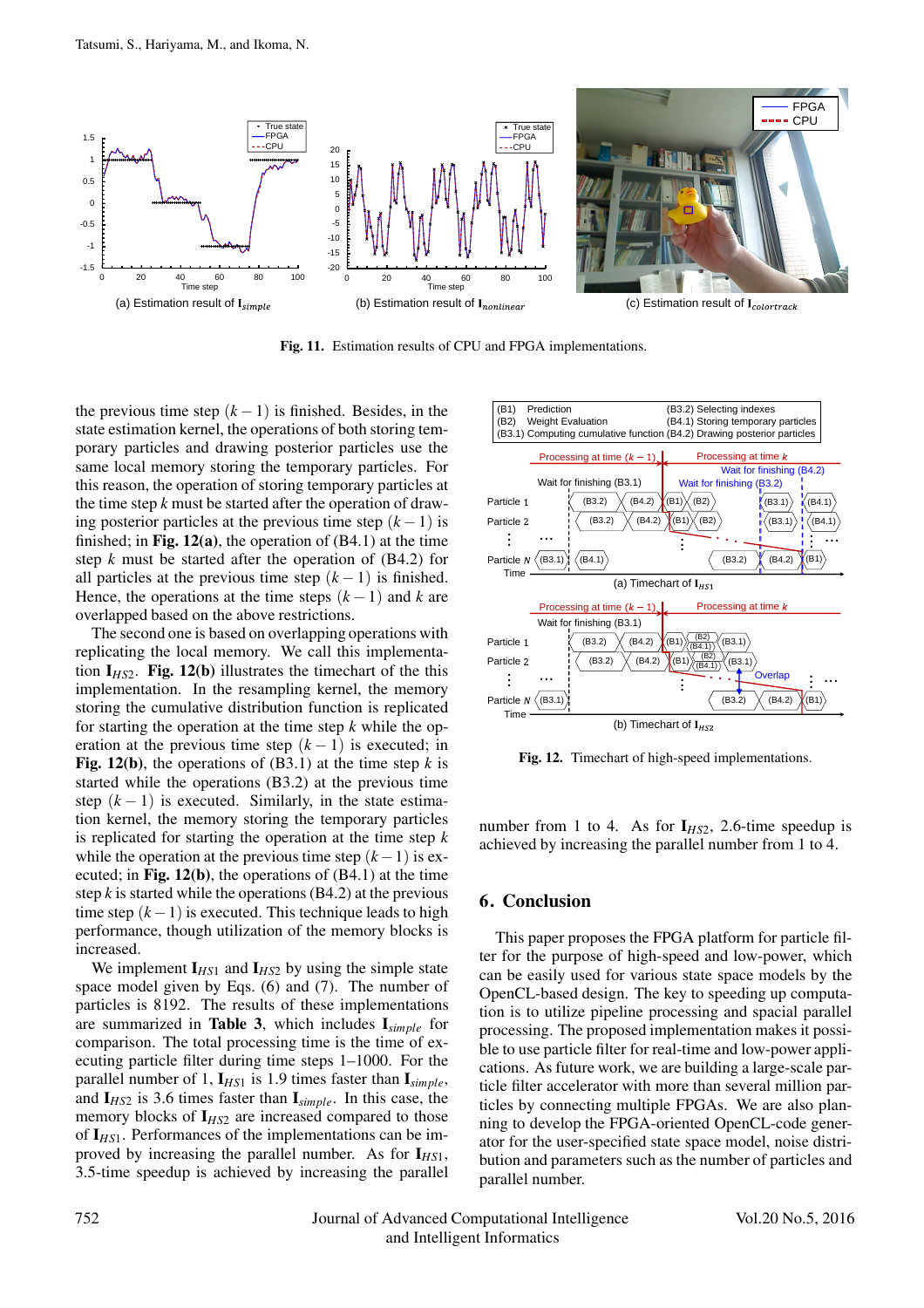Table 3. Implementation results of high-speed implementations.

|                             | $\mathbf{I}_{simple}$ | $I_{HS1}$    | $I_{HS2}$    | $I_{HS1}$     | $I_{HS2}$     |
|-----------------------------|-----------------------|--------------|--------------|---------------|---------------|
| Logic <sup>a</sup>          | 54,748 (23%)          | 58,557 (25%) | 58,791 (25%) | 83,397 (36%)  | 83,957 (36%)  |
| Registers                   | 89,007 (9%)           | 97,718 (10%) | 97,923 (10%) | 158,362 (17%) | 160,465 (17%) |
| RAM blocks                  | 444 (17%)             | 486 (19%)    | 678 (26%)    | 548 (21%)     | 1,167(46%)    |
| DSP blocks                  | $26(10\%)$            | $26(10\%)$   | $26(10\%)$   | 88 (34%)      | 88 (34%)      |
| Frequency (MHz)             | 298                   | 220          | 221          | 208           | 165           |
| The number of particles $N$ | 8192                  | 8192         | 8192         | 8192          | 8192          |
| Parallel number p           |                       |              |              | 4             |               |
| Total processing time (ms)  | 142.96                | 76.74        | 39.56        | 21.98         | 15.09         |

a. Logic denotes Adaptive Logic Modules (ALMs).

#### Acknowledgements

This work is supported by MEXT KAKENHI Grant Number 16K12404.

#### References:

- [1] N. J. Gordon, D. J. Salmond, and A. F. M. Smith, "Novel approach to nonlinear/non-Gaussian Bayesian state estimation," IEE Proc. F, Vol.140, No.2, pp. 107-113, 1993.
- [2] G. Kitagawa, "Monte Carlo Filter and Smoother for Non-Gaussian Nonlinear State Space Models," J. of Computational and Graphical Statistics, Vol.5, No.1, pp. 1-25, 1996.
- [3] M. Isard and A. Blake, "CONDENSATION Conditional Density Propagation for Visual Tracking," Int. J. of Computer Vision, Vol.29, Issue 1, pp. 5-28, 1998.
- [4] N. Ikoma, "Hands and Arms Motion Estimation of a Car Driver with Depth Image Sensor by Using Particle Filter," Proc. of the 14th Int. Symp. on Advanced Intelligent Systems (ISIS), pp. 75-84, 2013.
- [5] N. Ikoma and A. Asahara, "Real Time Color Object Tracking on Cell Broadband Engine Using Particle Filters," J. of Advanced Computational Intelligence and Intelligent Informatics (JACIII), Vol.14, No.3, pp. 272-280, 2010.
- [6] T. C. P. Chau, J. S. Targett, M. Wijeyasinghe, W. Luk, P. Y. K. Cheung, B. Cope, A. Eele, and J. Maciejowski, "Accelerating Sequential Monte Carlo Method for Real-time Air Traffic Management," ACM SIGARCH Computer Architecture News, Vol.41, Issue 5, pp. 35-40, 2013.
- [7] Z. Shi, Y. Liu, S. Hong, J. Chen, and X. S. Shen, "POSE: Design of Hardware-Friendly Particle-Based Observation Selection PHD Filter," IEEE Trans. on Industrial Electronics, Vol.61, No.4, pp. 1944- 1956, 2014.
- [8] L. Miao, J. J. Zhang, C. Chakrabarti, and A. Papandreou-Suppappola, "Efficient Bayesian Tracking of Multiple Sources of Neural Activity: Algorithms and Real-Time FPGA Implementation," IEEE Trans. on Signal Processing, Vol.61, No.3, pp. 633-647, 2013.
- [9] M. Bolić, "Architectures for Efficient Implementation of Particle Filters," Ph.D. thesis, State University of New York at Stony Brook, 2004.
- [10] P. Engineer, R. Velmurugan, and S. B. Patkar, "Parameterizable FPGA framework for particle filter based object tracking in video," 28th Int. Conf. on VLSI Design (VLSID), pp. 35-40, 2015.
- [11] Khronos Group, 2010, The OpenCL Specification, available: https://www.khronos.org/registry/cl/specs/opencl-1.0.48.pdf.
- [12] "Altera SDK for OpenCL," https://www.altera.com/products/designsoftware/embedded-software-developers/opencl/overview.html.
- [13] A. Athalye, M. Bolić, S. Hong, and P. M. Djurić, "Generic Hardware Architectures for Sampling and Resampling in Particle Filters," EURASIP J. on Applied Signal Processing, Vol.2005, No.17, pp. 2888-2902, 2005.
- [14] Altera SDK for OpenCL Best Practices Guide, available: https://www.altera.com/en US/pdfs/literature/hb/opencl-sdk/aoclbest-practices-guide.pdf.
- [15] "OpenCL: Single-threaded (Task) vs Multi-threaded (NDRange)," http://www.altera.com/customertraining/webex/OpenCLKern/play er.html.
- [16] M. Matsumoto and T. Nishimura, "Mersenne Twister: A 623- Dimensionally Equidistributed Uniform Pseudo-Random Number ACM Trans. on Modeling and Computer Simulation (TOMACS), Vol.8, Issue 1, pp. 3-30, 1998.
- [17] "Monte Carlo Black-Scholes Asian Options Pricing Design Ex-ample," https://www.altera.com/support/support-resources/designexamples/design-software/opencl/black-scholes.html.
- [18] Altera SDK for OpenCL Programming Guide, available: https://www.altera.com/en US/pdfs/literature/hb/opencl-sdk/aocl programming guide.pdf.
- [19] Stratix V Device Overview, available:
- https://www.altera.com/en US/pdfs/literature/hb/stratix-v/stx5 51 001.pdf.



Name: Shunsuke Tatsumi

Affiliation: Graduate School of Information Sciences, Tohoku University

#### Address:

6-6-05 Aramaki Aza Aoba, Aoba, Sendai 980-8579, Japan Brief Biographical History:

2012 Received the B.E. degree in information engineering from Tohoku University

2014 Received the M.S. degree in information sciences from Tohoku University

2014- Ph.D. Student in the Graduate School of Information Sciences, Tohoku University

Main Works:

• Reconfigurable computing and image processing